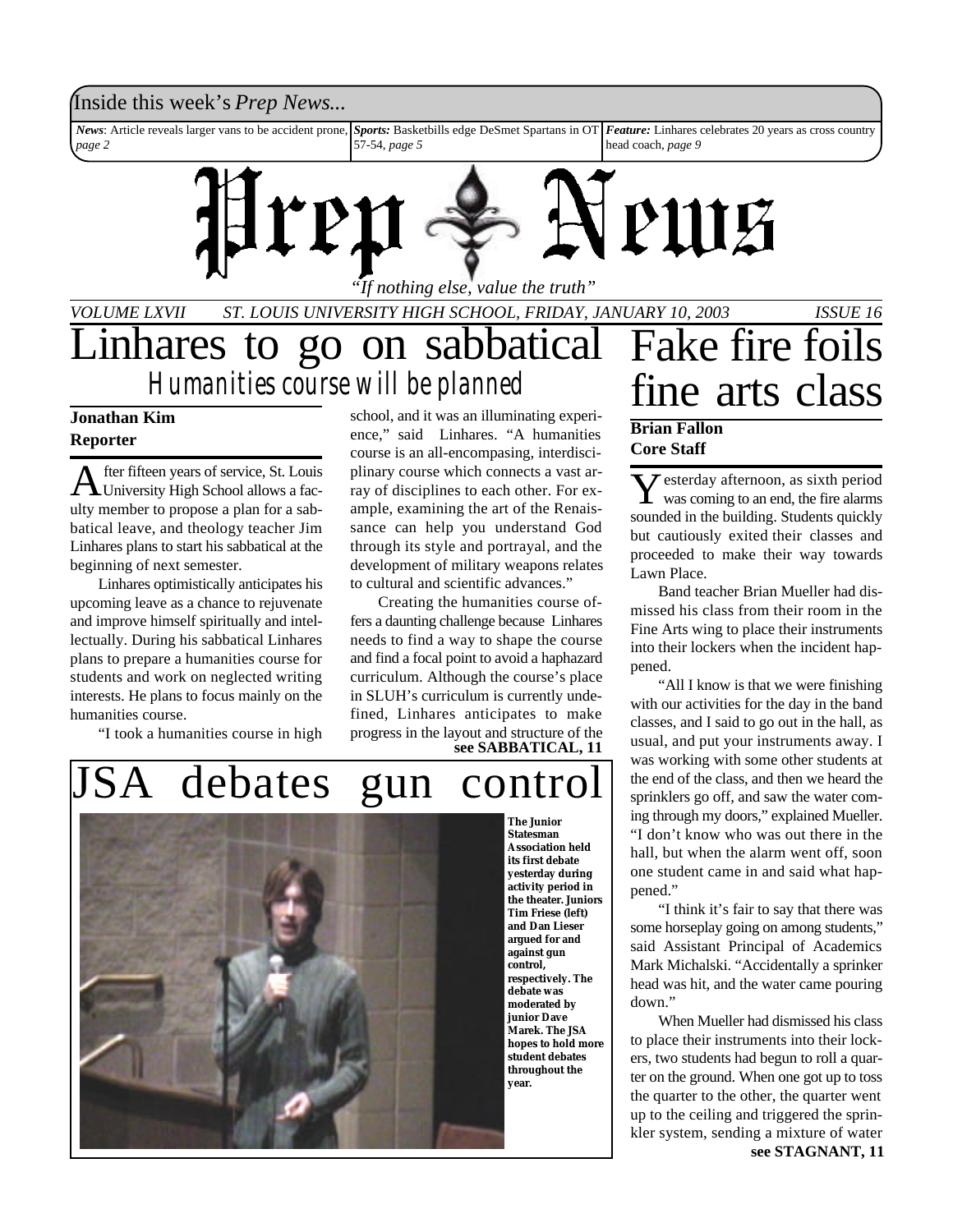# 2 **News** January 10, 2003 Dangerous vans to be phased out of SLUH *Zarrick discusses safety of school vehicles*

#### **Brian Kane Core Staff**

An article in the Dec. 30, 2002, issue<br>of the St. Louis *Post-Dispatch* den article in the Dec. 30, 2002, issue scribed safety hazards inherent in biggersized vans. According to the article, a study conducted by the National Highway Traffic Safety Administration found "that 15-passenger vans with 10 or more occupants are nearly three times as likely to roll over in single-vehicle crashes than vans that are lightly loaded." In the past 21 months, the National Highway Traffic Safety Administration issued two consumer advisories on the risks of the vans while fully loaded. St. Louis U. High currently owns a fifteen-passenger van.

The danger of larger vans lies in their tendency to roll over. According to Facilities Director Patrick Zarrick, putting two much weight on the van's back axle,



making turns too sharply, as well as trying to overcompensate for a sharp turn can all increase the odds of a rollover.

SLUH's fifteen-passenger van, nicknamed "Big Blue," is used by a variety of extracurricular groups. Sports teams, fine arts classes, and the Outdoor Experience Club all use the van to transport people and equipment.

SLUH purchased the van in 1996. Zarrick says that it was not until the last year or two that serious warnings about the vans began being issued.

Zarrick says that the school became aware of the van's safety issues last year, and he plans on getting rid of "Big Blue." However, the change will have to wait until July 1, when the budget for the new year is made.

For the time being, Zarrick hopes to improve the situation by making sure whoever drives the van is educated on how to handle it. He also thinks instructing people on how to load cargo into the van will make the situation safer.

**see VANS, 10**

# FIRST National Robotics Competition begins

#### **Tom Fontana Reporter**

The newly-formed SLUH Robotics<br>Club has entered this year's Organihe newly-formed SLUH Robotics zation for the Inspiration and Recognition of Science and Technology (FIRST) National Robotics Competition. FIRST holds these annual competitions to promote interest in engineering and robotics and to encourage students and corporations to work together toward a common goal.

The Robotics Club applied for a grant from the National Aeronautics and Space Administration (NASA). NASA centers around the country, one of which is in St. Louis, grant sponsorships to FIRST competition teams every year in their respective regions. NASA particularly likes to help new programs, and they selected SLUH's club to receive one of their grants this year. NASA supplied the \$5,000 registration fee for SLUH's team to enter the contest, and also donated an additional \$1,000 in funds for any additional expenses. Boeing also contributed by sending a representative to aid the team in the construction process.

On Saturday, Jan. 4, the Robobills and teams from all around the Midwest congregated at the St. Louis Science Center to launch this year's contest. A satellite broadcast from Manchester, New Hampshire, officially kicked off the event. Each team received a large box of parts, including wheels, several motors, and optical sensors that can help the robots lock on to reflective tape on the outside of some of the boxes used in this year's robot game.

Teams now have six weeks to design and build their robot, which will compete against other robots in a game. This year, two robots will face off against another team of two robots. The robots will attempt to move as many boxes as possible from a central platform to their team's scoring zone and place them in stacks. After several rounds of competition, one robot will emerge as the regional champion. That robot will continue on to the national competition.

The team now faces the daunting task of designing and constructing a robot in

only six weeks. In addition, the Robobills will be facing some very tough competition.

Junior David Burghoff remarked, "Some teams have nearly sixty people working on their robot. We only have about ten."

The personnel shortage has been compounded by Senior Project, which has kept some seniors from attending all of the club's meetings. Burghoff urges any interested students to join the club and help out in any way they can.

Robotics Club moderator John Shen echoed Burghoff's remarks and encouraged not just students but also parents with mechanical or engineering experience to assist in construction.

Shen also commented on the Robobills' chances for victory. "Since this is our rookie year, I would be surprised if we won the entire regional. But I think we have a good chance of being pretty successful this year," Shen said.

Whatever the result, Shen is already proud of the team's initiative. "I really **see ROBOCOP, 10**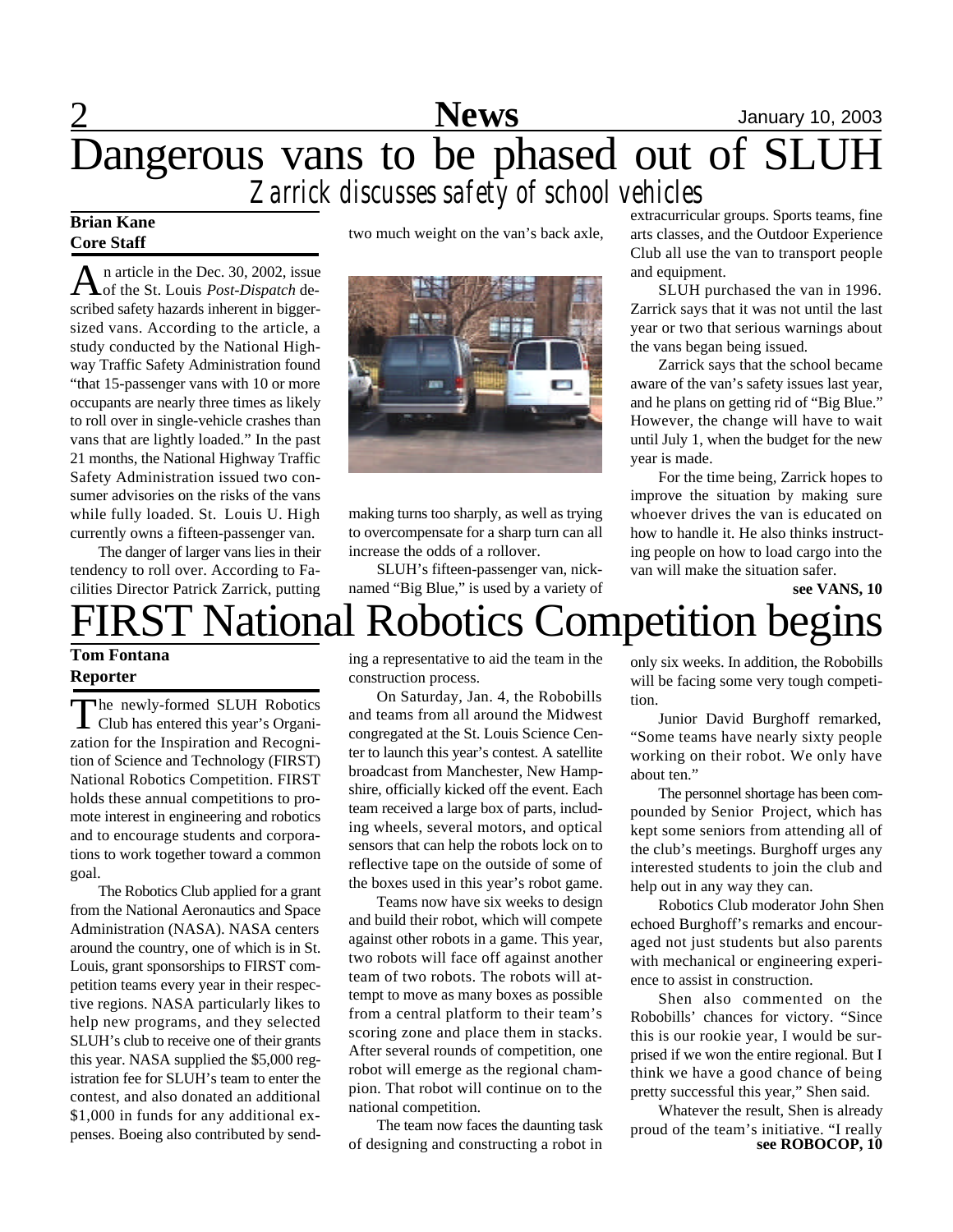# Historical film series set to debut Jan.

#### **Sean Rapp Reporter**

B eginning Thursday, Jan. 23, and con-<br>tinuing to the end of the year, the tinuing to the end of the year, the social studies department will show films in 215c every Thursday at 3:10. The films will be shown as a supplement to the history curriculum. A list of the films and the dates they will be shown is posted throughout the school.

Each film is chosen by the social studies department for its portrayal of an historical event or period. All films "R" rated will require students under 17 to turn in a permission slip, which can also be found on the bulletin board outside the social studies office.

Sophomore history teacher Tim O'Neil played a major role in initiating

# Klez virus infects SLUH computers

#### **Nick Odem Reporter**

**B** ecause of current technology, ecause of current technology, for almost anything. Any computer which has access to the World Wide Web could be a potential target for thousands of viruses, and the computers at SLUH are no exception.

The Klez computer virus has recently been circulating at SLUH. According to computer consultant Tim Rittenhouse, this virus was created around 1999. The virus is sent via e-mail. Although the letter is blank, once it is opened, the virus will then go through the entire computer and randomly select e-mail addresses. Any addresses that are saved on old e-mails, sent e-mails, or other e-mails are potential targets. The virus then sends itself to those randomly-selected addresses, adding a random title that is stored inside the virus. One of about 150 of these titles, from such things as innocent as "Happy Birthday" to others which advertise pornographic websites, will randomly accompany the

the film series.

"This allows teachers to show films that they don't have time in class to show," said O'Neil, who added that students can see for free "films they might not go out and watch."

Another idea behind the film series is that "after watching the film, (the students) can see how Hollywood portrays the historical event," said O'Neil. A handout will be given after each movie detailing its historical precision and its inaccuracies.

"Anyone is welcome, students or faculty," O'Neil said. He said as far as extra credit is concerned, "It is up to the individual teachers to offer it if they want."

"I think it's a great idea," said junior Shane Rapp. "It should generate a lot of interest among guys that have to stay after

#### school anyway, and it will give other guys another reason to stay after."

Student turnout for the film series will determine whether or not it will be repeated next year. *Braveheart* will be the first movie shown, followed by movies including *Schindler's List*, *To Kill a Mockingbird*, and *Enemy at the Gates*.

On the movie selections, O'Neil said, "I basically offered a list of as many history movies (as I) could think of and discussed them at a department meeting where (we) came up with a rough draft." After the meeting, the social studies department narrowed the list of movies to the one posted around the school.

"I am glad to see such a list of informative, quality-made films, not a list of necessarily popular films," said senior Tim Altepeter.

### e-mail. The virus works fairly effectively.

In addition to sending annoying blank e-mails, the virus could possibly render a computer useless, requiring reinstallation of all the software. Fortunately, this virus will not damage any Macintosh computers, as it only infects Windows computers. According to Overkamp, there are Windows computers here which could possibly become infected with the virus.

Rittenhouse said that an anti-virus application could be installed and run periodically in the Windows computers in the school to ensure that the virus does not infect any of them. Some large corporations run such anti-virus applications daily to prevent infections. The majority of computers at SLUH are made by Macintosh, and these computers are not in danger of becoming infected.

If a new e-mail which contains the virus is checked on a Macintosh, it is simply a "nuisance," according to Rittenhouse.

Since most of the school's computers are Macintosh, most people do not have much to worry about, as far as damage to

the computers. On the other hand, some of the randomly-selected titles can be offensive.

According to Rittenhouse, about twenty people have recently reported having received blank e-mails that carried the virus.

Another method to avoid an unwanted virus is to "be very prudent with e-mails that you open," according to Tim Rittenhouse.

Rittenhouse cautioned, "Never open an attachment unless you know what you're going to get."

He added, "Don't answer (e-mails) from people you don't know."

### ANNOUNCEMENT

Drivers' Ed classes will be offered to students at least 15 years old from 8 a.m. to 4 p.m. on June 2-5. The classes will be held in the SLUH theatre loge and will cost \$350. See Mr. Kornfeld during homeroom in M108 or in his office during activity period for further details.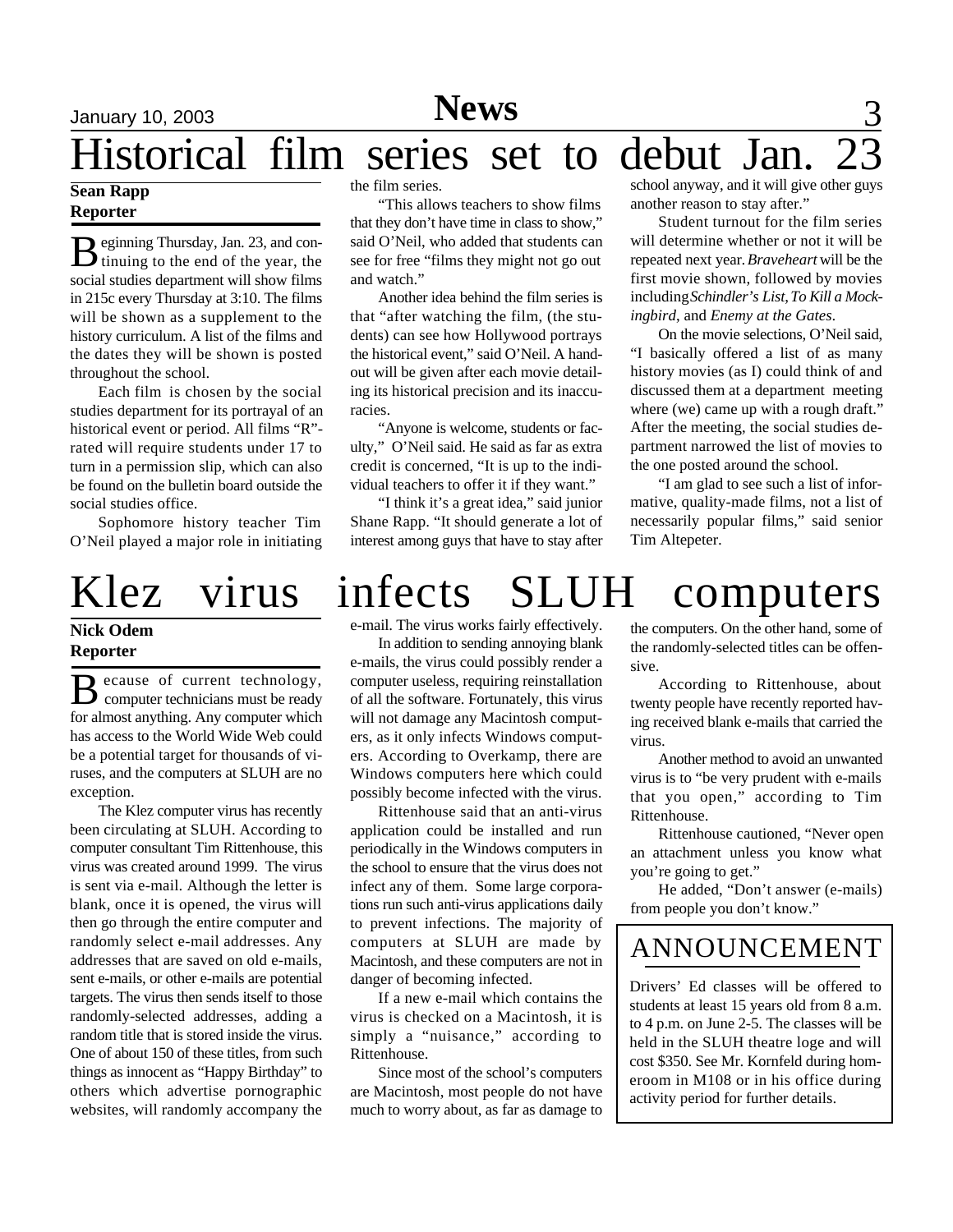# 4 **News** January 10, 2003

# now sabotages return

#### **W. David Mueller Core Staff**

L ast week inclement weather kept the student body from resuming classes on Thursday, Jan. 2, and created a week of school with only one class day. School for Thursday was cancelled the night before at around 11:00.

Principal Mary Schenkenberg said, "My philosophy on something like (snow days) is I tend to not ever call school until I actually see the precipitation... I'm pretty conservative."

"The predictions were ice followed by snow followed by ice. As it turns out, it wasn't that bad," Schenkenberg said. "You just have to trust your experts."

The day off left one day remaining in the week, as if to complete the four-day week that preceded the break.

Assistant Principal for Staff Development Art Zinselmeyer said, "It was just a number of days thing... If there will be two or more days in a week, we will come back."

Assistant Principal for Academics Mark Michalski recalls there was a good reason for the schedule being the way it is, but, as he said, "I just don't remember it."

Former Principal Robert Bannister said there were a lot of factors. "We try not to go to June if we can (avoid it)." He continued, "The schedule is (set up) so students don't feel a crush or pressure to get the work or assignments completed... while trying to give a comfortable time for Christmas vacation."

One suggested reason for the odd scheduling is to allow the freshman history classes to have another meeting before exams. Bannister said, "Trying to balance the number of days, exam scheduling, special classes, and senior projects makes it tough."

# Tai schedules Jan. 25 puppet show for Chinese New Year

#### **Greg Fox Reporter**

In an effort to broaden the cultural horizons of students, Dr. Ching-ling Tai n an effort to broaden the cultural horiwill be hosting the sixteenth annual Chinese New Year Celebration in the theater on Jan. 26. In past years, Tai hosted the event at a different restaurant every year, but, in an effort to "open (it) up to everybody in the school," Tai decided to host a puppet show in the theatre. The puppet show will be produced by Oregon's Dragon Arts studio, a travelling production studio that is producing a number of shows around the New Year.

The show is 45 minutes long and will feature five small stories: *The Crane and the Tortoise, Old Man and the Monkeys, A Donkey's Best Friend, Super Duper Ping Pong Match,* and *The Dancer*.

Traditional New Year celebrations include firecrackers, puppet shows, and "a lot of food to eat," according to Tai. SLUH's celebration, however, will feature only a puppet show due to space and city restrictions.

Tai had planned on making a trip to Chinatown in Chicago to ring in the New Year. This trip, however, would have been "too expensive and limited to 50 persons." In the best interest of the community and the students, Tai decided to keep the celebration in the area and open it to everyone.

Tickets for the show are \$5 and Tai encourages all to "bring your family to enjoy it."

For more information on Dragon Arts' puppet show, go to www.scanews.com/ spot/2002/january/s593/museum/ museum.html. The celebration begins at 7 p.m. on Saturday, Jan. 25.

A new face at the U-High

#### **Brian Fallon and Greg Fox Core Staff, Reporter**

This semester, another new teacher<br>will be added to the faculty, Jesuit his semester, another new teacher novice Tim Main. As a novice, Main is in his second year of Jesuit formation, which will take around 11 years.

Main first felt his calling as a young Baptist growing up in Norman, Okla. He described the calling to become a priest as "a growing sense from when I was a kid... that I wanted to do something to give back to God and His church."

Main went through the Norman pub-



lic school system and Trinity College, then moved on to Oklahoma Baptist College in Shawnee, Okla. On Easter of 1994, Main converted to Catholicism, beginning the first steps of his journey to becoming a Jesuit.

Since becoming a Catholic, Main has taken many steps to become a novice. "It's been a long decision. I guess I made the decision two years ago at this point." After deciding to become a Jesuit, Main "confirmed the desire to serve God's people and the Church" through "those weekends of prayer and experiences of what the priesthood would be like."

Main believes in the Jesuit virtues of chastity, poverty, and obedience, though he has not yet taken vows. As part of his formation, Main is participating in the **see MAIN, 10**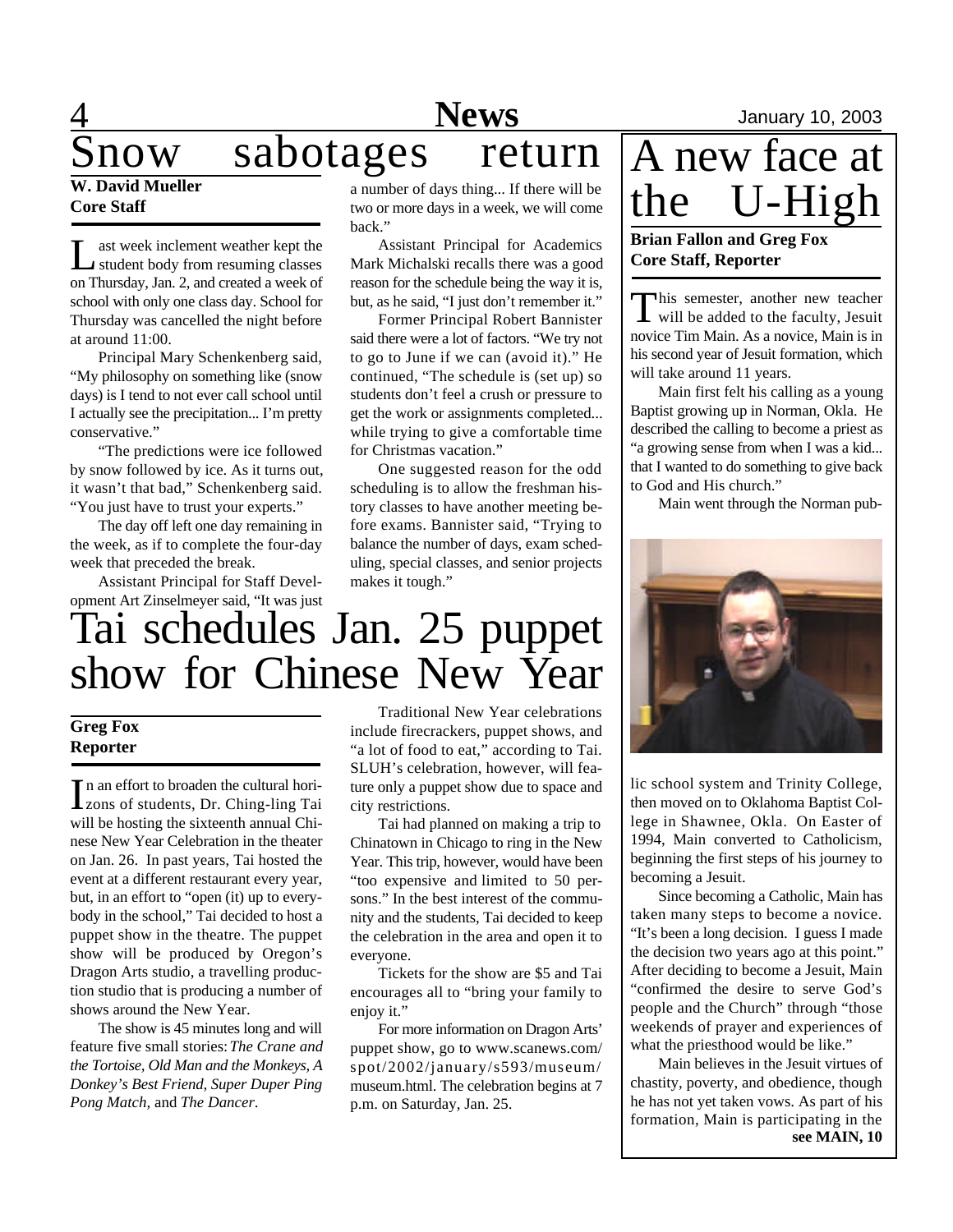# **Sports** 5 B-Bills defeat DeSmet, go 3-5 over break

#### **Kyle Poelker Reporter**

Do you believe in miracles?" senior<br>wants to know. After witnessing possibly o you believe in miracles?" senior basketball manager Nate McMahill the biggest basketball upset since Duke's mysterious loss to UConn in 1999, the resounding answer should be "yes."

Indeed, our own Jr. Billikens defeated the then-metro area number one DeSmet

Spartans in the game of the year, maybe the century.

The Jr. Bills made the trek out to D-World on Dec. 20 as heavy underdogs against a DeSmet squad that had been state runner up the past two years. But on that night, nothing was going to stop the Basketbills from destiny—an upset against DeSmet that had eluded the basketball squad since a 66- 62 victory in 1995.

The Rossbills came out firing, hitting three consecutive treys by Dave Goettelman, Pat Ostapowicz, and Jason LaFlore, that opened up a 9-2 lead for the Jr. Bills early in the first quarter.

After the Spartans made a run to tie the the game early in the second quarter, the Spartans and Jr. Bills battled each other for the remainder of the first half, with the Spartans taking a 27-25 lead into the break.

But, there were better things to come for Jr. Bill fans. To start things off, the fans assembled a team of CJ Baricevic, Joe Finney, Matt Arnold, Joe Azar, and Tim O'Toole that dethroned the DeSmet fan team in an entertaining, if fundamental-less, halftime game.

With a halftime championship in tow, the Basketbills returned to the floor to start the second half fired up and ready to go. Despite their halftime deficit, the Jr. Bills started this half off the right way, and with a John Kaminski basket, the score teetered in the Jr. Bills favor at 29-27.

For the rest of the third quarter though, DeSmet seemed to regain the requisite poise for a number one ranking, and eventually went on a seven-point run, which ended the quarter with a 36-31 Spartan lead.

The deficit never scared the Jr. Bills though, and they battled back.

Eventually, after 3-pointers by junior Andy Lowes and Goettelman, the Jr. Bills regained the lead once more at 39-38, and after a Goettelman free throw, the Basketbills had opened up a 43-40 lead with 37 seconds left in the game.

### JR. BILLS CHRISTMAS RESULTS

|          | Dec. 20 Jr. Bills 57 DeSmet 54            |
|----------|-------------------------------------------|
|          | Dec. 26 Jr. Bills 51 Triad 59             |
|          | Dec. 27 Jr. Bills 61 Riverview Gardens 58 |
|          | Dec. 28 Jr. Bills 65 Eisenhower 59        |
|          | Dec. 28 Jr. Bills 48 East St. Louis 58    |
| Jan.4    | Jr. Bills 45 DuBourg 54                   |
| Jan. 6   | Jr. Bills 51 St. Charles West 70          |
| Jan. $7$ | Jr. Bills 46 Beaumont 62                  |
|          |                                           |

But even this wasn't enough to stop the resilient Spartans, whose star player and Southwest Missouri State recruit Blake Ahearn hit a 3-pointer to tie the game with just 23 seconds left, and soon overtime would determine who would earn the Jesuit bragging rights.

The overtime slugfest was much the same as the rest of the game, and opened

up with Ostapowicz scoring to open up a two-point lead. It was Pav again just 48 seconds later who gave the Jr. Bills another lead at 47- 45 with just two minutes left. But it was the next play that will be etched into Jr. Bills' memory forever. Super s o p h o m o r e Goettelman not only hit his

| JR. BILLS INDIVIDUAL LEADERS |                        |     |            |  |  |
|------------------------------|------------------------|-----|------------|--|--|
| <b>Point Leaders</b>         |                        |     |            |  |  |
| <b>Player</b>                | Games Total            |     | <b>PPG</b> |  |  |
| Pat Ostapowicz               | 14                     | 228 | 16.3       |  |  |
| John Kaminski                | 14                     | 111 | 7.9        |  |  |
| Dave Goettelmann             | 14                     | 105 | 7.5        |  |  |
|                              | <b>Rebound Leaders</b> |     |            |  |  |
| <b>Player</b>                | <b>Games</b> Total     |     | <b>RPG</b> |  |  |
| Phineas Troy                 | 14                     | 192 | 13.7       |  |  |
| Pat Ostapowicz               | 14                     | 99  | 7.1        |  |  |
| John Kaminski                | 14                     | 69  | 4.9        |  |  |

ing but poise to describe his demeanor, Goettelman iced the subsequent free throw to give the Jr. Bills the lead at 50-45. Once up by 5, the Basketbills never looked back, and even a last-second three by DeSmet gave the Jr. Bills a 57-54 win. Ostapowicz finished with 18 points, and Goettelman added 12, while Phinney Troy pulled down 20 rebounds.

Such a game could hardly be described by the players who played in it.

As junior Dan Pimmel said, "That game was awesome."

Others were able to expound more, like junior Jeff Milles, who said, "We hit our shots; we played good defense; everything just came together. It was the perfect game."

After having such success, the Jr. Bills attempted to sustain their passionate play over the Christmas break at the prestigious Collinsville Tournament. But the tournament got started off on the wrong foot with an unspirited loss to metro east team Triad. The tournament was a mix of results, with the Jr. Bills eventually winning two and losing two to finish in third place in the consolation bracket.

After their stint in Illinois, the Jr. Bills headed to DuBourg to face the Cavaliers. In this game, too, the Rossbills lacked the spirit and will to keep up with their opponents. After a passionless effort, they

> ended up with a 54-45 loss to small s c h o o l DuBourg.

> Next, the Jr. Bills were on display at the Fontbonne Classic, where they lost to St. Charles West 70-51 in a M o n d a y night battle, and again fell to the Beaumont Blue

fastbreak layup but got fouled. With noth-

Jackets on Tuesday 62-46.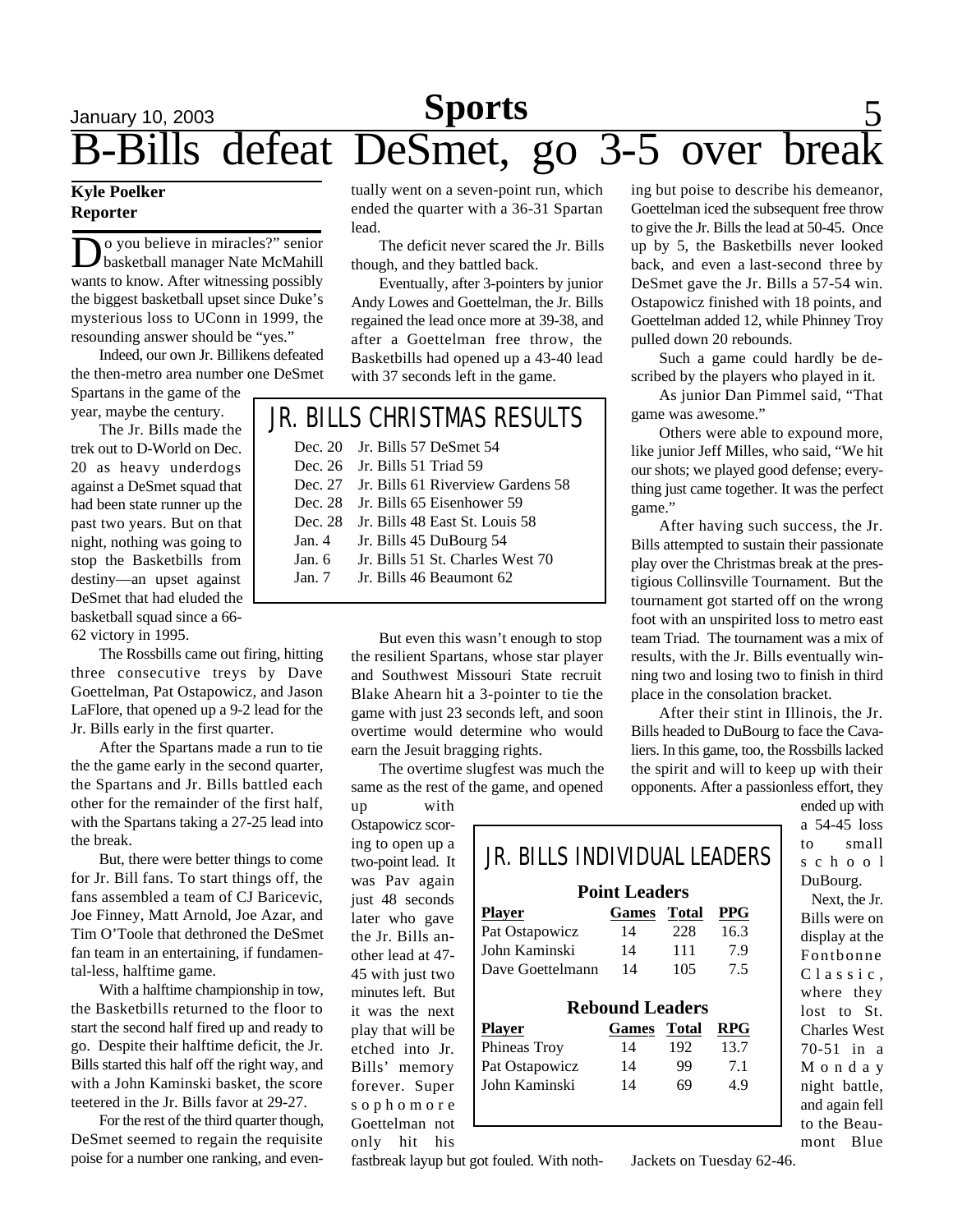# 6 **News** January 10, 2003 News January 10, 20<br>Wimbills go 1-1 during Christmas brea

#### **Michael Leuchtmann Reporter**

All the way back on Dec. 20,<br>the Swimbills went up against ll the way back on Dec. 20, Marquette High School in a one-on-one competition and ended up drowning the Mustangs in their own pool by a score of 134 to 46. Unfortunately, more recently, the Jr. Bills also suffered their first loss of the season to Parkway Central this past Tuesday. The meet ended in a depressing 90-96 score against the Jr. Bills and took away all hopes for a perfect season.

The meet against Marquette turned out to be very quick due to the lack of JV heats and a low number of divers. The whole meet went in the Turbobills favor, and many swimmers ended up qualifying for the state meet. Juniors Kurt Doll, in the 50 and 100 freestyle, Nick Konczak, in the 200 freestyle, Nathan Harris, in the 100 butterfly, Gabe Toennies, in the 100 breaststroke, and seniors Tom Heafner, in the 200 individual medley and 100 breaststroke, and Carl Thompson, in the 200 individual medley, all qualified in their respective events.

Sophomore Tim Heafner made the most impressive showing at the meet. Not only did he qualify for state in the 50 freestyle and the 100 backstroke, but he broke the Jr. Bills' previous record in the 50 freestyle by .04 seconds with a time of 22.43 seconds.



#### **Reporter**

While most people take time to rest<br>and relax over the Christmas break, the Jr. Bills' wrestling team had its energy focused on the annual Spartan Classic held at DeSmet on Dec. 27-28. The grueling two-day tournament tends to be one of the tougher ones in the area and usually signals the swing into the second half of the season for the Jr. Bills.

The Jr. Bills started out by wrestling three dual-meet-style matches against Westminster, Hazelwood West, and Parkway North. The Westminster team looked quite strong, but both the earlier and later parts of the lineup stepped up to make sure the team pulled ahead by a large margin at the end. Junior Nick Born (125), Boyd Gonnerman (130), and John Kister (171) all got pins in under two minutes while Chris Wagnitz (152), sophomore Jeremy Bledsoe (103) and John Stathopulos (275) also pinned their opponents. The team eventually racked up a 53-19 victory in the round.

 Earlier this season, the Jr. Bills defeated Hazelwood West handily in a 73-0 win. West had made several lineup changes since that match, but that would not stop the Singletbills from rampaging

83-0 loss, just one point short of the maximum number of possible points. It was quick pin after quick pin as each wrestler took the mat with such intensity and confidence that no West wrestler stood a chance.

 In another rematch from previously that week, the Jr. Bills were then slated to take on Parkway North. They gave up several points from open weight classes, but Eppy Clerc (140), Wagnitz, junior Ryan Stevenson (160), and Stathopulos pinned their tough opponents on the way to another impressive win with a 66-16 final.

 Jr. Bills wrestlers then had to fight their way through an eight-man bracket within their pool, which included wrestlers from DeSmet, St. Joe-Central, Windsor, and Parkway South in addition to the previously wrestled teams.

During the semifinal round, there were several very intense matches to be won. Pete Mahoney (135) was able to take control in the third period of his match and score two nearfall points to take a commanding 7-4 lead for the win. Clerc won by the same score over his opponent by taking him down throughout the entire match. Additionally, Wagnitz was in a tight match until he came out quickly in the third period

Coming off a long break and an impressive win, the Fishbills went up against Parkway Central on Jan. 7. Even though the team was the favorite in the meet and well rested, the Colts nonetheless outswam the Jr. Bills.

Partial blame for the loss could fall upon the loss of state sophomore swimmers Brendan Harris and Adam Trafton, who both cut their feet on broken, sharp, dangerous tiles on the walls of the pool at Forest Park Community College. Trafton's injury to his foot was more of a puncture wound than Harris's, which required a total of five stitches. These unfortunate injuries caused the team to be without both swimmers.

Also taking some of the blame for the loss was head swimming coach Fritz Long. He admitted that he "didn't plan the meet well and didn't swim them hard enough." The Jr. Bills swam many of their JV swimmers in varsity events, and by the time they realized that they had truly underestimated the Colt talent, it was already too late.

Whatever the reason for the loss, it does not in any way harm the Jr. Bills' chances at winning in state due to the individual nature of qualifying for state. Any teams' dual meet record does not matter when it comes to the state meet.

 Junior Chris Dawes best summed up the general attitude of the team when he said, "I'm really excited about the team this year despite the loss."

However, the Jr. Bills will have to wait a while longer to show teams what skills they have in the water. Their meet on Jan. 7, against CBC, was cancelled, and the meet today against Cape Central has been cancelled as well. The meets were cancelled because the water level at Forest Park Community College had to be dropped a foot and a half so that the broken tiles could be repaired.

Until their next meet, the Jr. Bills are being forced to practice hard and to think about their mistakes in order to come out with a strong finish to the season.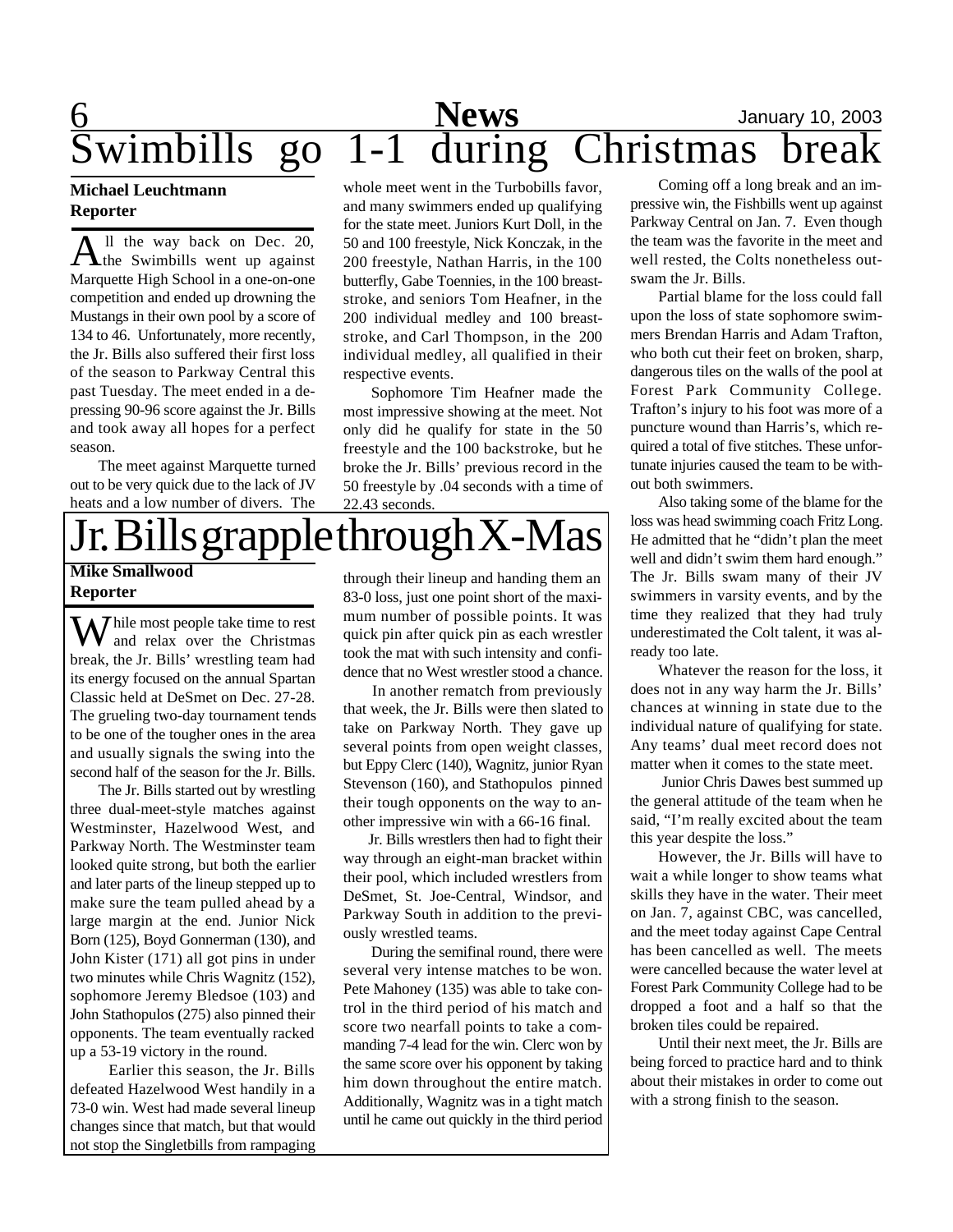# January 10, 2003 **News** 7 Rifle records full at Missouri Jr. Olympics

#### **Chris Seals Reporter**

A s 2002 came to an end, the<br>Boltactionbills engaged in a nums 2002 came to an end, the ber of matches in the rifle range. Hoping to continue the record-setting trend of last season, the varsity and JV teams practiced diligently and went into the matches hoping to put their scores in the record books of SLUH rifle. Although most shooters came out of the competitions satisfied with their shooting, a few emerged with achievements worthy of recognition.

In the Missouri State Junior Olympic Air Rifle 3-Position Championship, captain Scott Isaak shot a 585 out of a possible 600. With this score, Isaak beat his previous school record of 583, and holds the current record for highest score in a 3P air rifle match.

On the weekend of Dec. 21, the Jr. Bills held a smallbore tournament in their own rifle range, inviting shooters from all around the state to compete in a full course, consisting of 120 shots and a possible 1200 points. Junior Andrew Hrdlicka posted a score of 1124-38x (an x denotes a center shot or bullseye), beating the school record for a full course. When converted into a half course score,

Hrdlicka's 562 also beat the half course school record of 561.

However, Adam Hilkenkamp posted a score of 1124-51x the following day, taking the school record by having 13

more x's than Hrdlicka. In the case of a tie in a rifle match, most tie-breaking methods decide the winner by whoever has more x's.

Head coach Will Bresnahan, '00, won the match with an 1140-57x. He shot alongside



**A Jr. Bill takes aim in the basement rifle range on Thursday afternoon.**

his past teammates Jon Neff, '01,

Bill Everding ,'01, and Giles Walsh, '02, who all took a break in their Christmas vacations to form an Alumni Rifle Dream Team.

This past weekend, the Riflebills traveled to Quincy, Ill. to face off against the Quincy Blue Devils. After emerging victorious from an air rifle match against the, Devils earlier in the season, the Jr. Bills shooters hoped for another win. The varsity team, consisting of Isaak (561), Hilkenkamp (560), Hrdlicka (557), and sophomore Kevin Witbrodt (548) posted a score of 2226 out of 2400, beating out Quincy's varsity score of 2120. The JV

> team, made up of juniors Chris Seals (550), Kevin Gentsch (518), Keith Reilly (488), and sophomore K e v i n N i e n h a u s (509), posted a score of 2065. F r e s h m e n Patrick Zelaya and Brian Carlin tagged

along for their first match, shooting scores of 389 and 460 respectively.

This weekend, the Jr. Bills will take part in a match that gives them the opportunity to qualify for a trip to the Junior Olympics in Colorado Springs. The match will consist of smallbore and air rifle shooting, both requiring certain scores of shooters if they wish to go to the Olympics. The Riflebills look forward to this weekend, all hoping to qualify for the trip to Colorado.

# Hockeybills place second in Christmas tourney

#### **Chris Wojcicki Reporter**

The hockey team's Christmas sched-<br>
ule started back on Dec. 19 against a he hockey team's Christmas schedstrong DeSmet opponent. Looking to make an impact in the standings, the Puckbills came into the game fired up. However, their enthusiasm was soon crushed by a DeSmet goal just three minutes into the game. The team kept fighting, though, and it paid off late in the second period as Phil Abram and Kyle Butler combined for a 2-on-1 that resulted in Butler's goal to tie the game.

The numerous penalties in the game hurt the Jr. Bills, though, as DeSmet scored

a power play goal to take the lead just minutes into the third. That goal was followed by the Spartans' insurance goal soon after, putting the Jr. Bills down by two. The Icebills fought back though, scoring a power play goal with two minutes left in the game. However, his effort was not enough as the Jr. Bills fell 3-2.

 The team's next game was Dec. 23 against Francis Howell Central. This was really a story of two games. The first was highlighted by Jr. Bill dominance that resulted goals from Derek Winters, junior Tom Fucoloro, and junior Dane Moody, putting the team up 3-0 at the end of the second period.

Francis Howell netted their first goal

halfway through the third. A fight less than a minute later changed the tide of the game. After the fight, Howell Central rallied to score three goals in 3:46 to earn the 4-3 win. It was a breakdown of disastrous proportions.

 The Puckbills then took their Christmas trip for a tournament in Indianapolis. After winning the tournament last year, the team came in with high expectations. Unfortunately, in the final game they lost to the very school they had defeated the previous year in the championship. They still brought home a respectable second place finish.

 The Icebills played their New Year's Day game against Lutheran South. Andy **see SLIPPERY ICE, 12**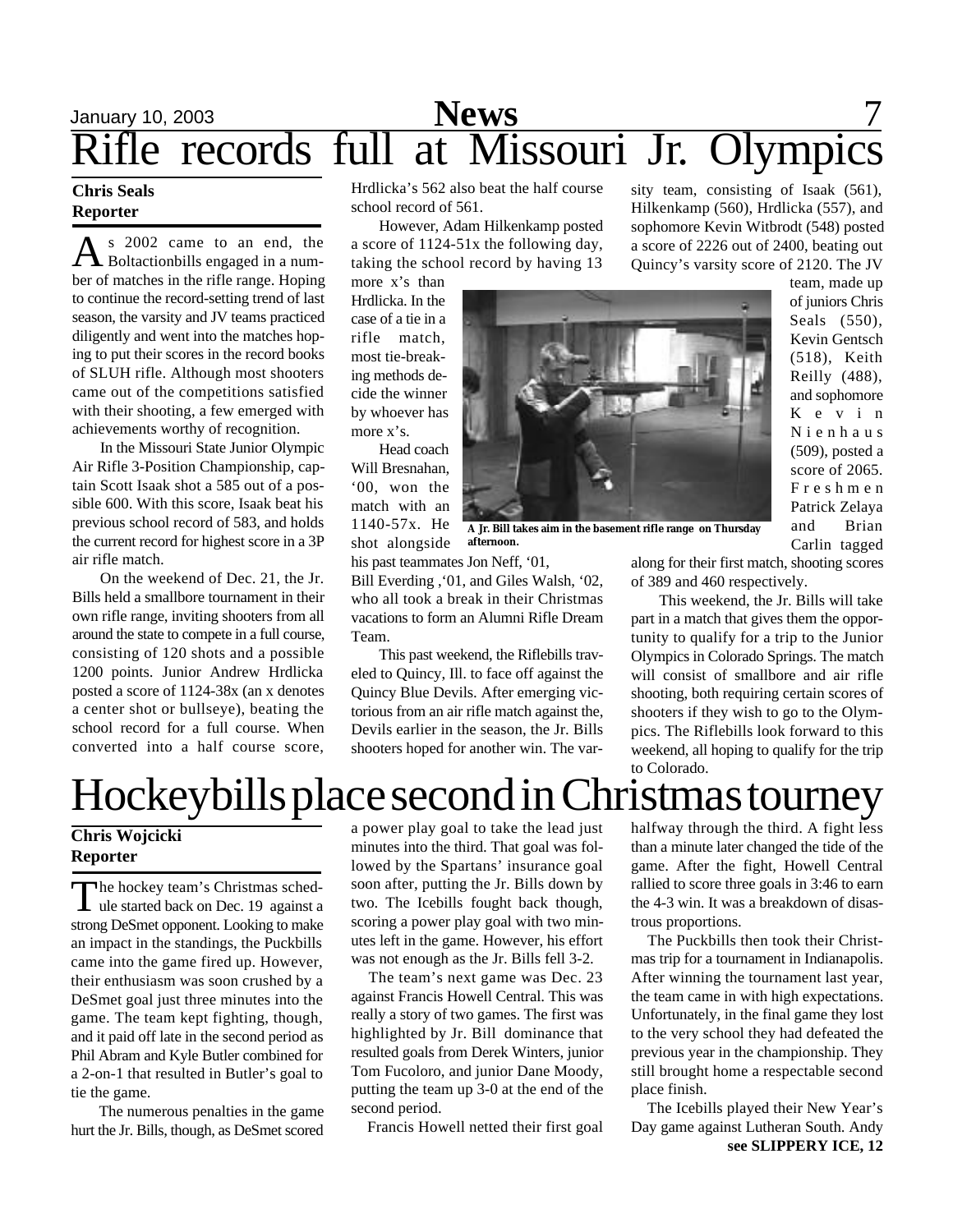# 8 **News** January 10, 2003 GRAPPLE

#### (from 6)

to get a takedown of his opponent directly to his back and earned three nearfall points to win 9-4.

 After a disappointing 8-7 loss in the semifinal round, Boyd Gonnerman (130) came back strongly in the wrestleback bracket to earn his way into the interpool eight-man bracket. He won by technical fall in his first wrestleback and then had another decisive 12-0 final wrestleback match to keep his chances alive. Junior Greg Leibach (189) also continued his impressive tournament with a 13-0 win in his final, earning himself a good seeding in the rest of the tournament.

The Jr. Bills sent a total of 10 wrestlers to the interpool eight-man bracket where the matches would become a lot tougher. Rob Nahlik (119) had several chances to pin his first round challenger but had to settle for a technical fall with all his nearfall points.

Born continued his strong showing with a pin in a mere 1:05. Clerc was down by three points going into the second period of his match but immediately went to score with a takedown. After getting reversed, he worked his way around to the back of his opponent to get a reversal of his own. He squeezed the life out of his opponent until the referee's hand finally smacked the mat, indicating the pin just as the buzzer sounded.

Wagnitz also won his match 11-0 and Stathopulos pinned in 1:35.

 Unfortunately, the semifinal round would not be as impressive for the Jr. Bills, despite Clerc once again turning up his intensity to win. He was in a close match going into the final period but earned himself two takedowns in the third despite his body's exhausted appearence. As Curdt said, "(Clerc) is really coming back and wrestling like the captain he is."

 So with six Jr. Bills wrestlers making a finals appearence, the team had put itself in a postion to win some medals if the Jr. Bills won their finals matches.

Rob Nahlik was in a very tough firstplace matchup against a wrestler from Lafayette. Nahlik got an escape and a takedown in the middle of the third period to make the score close, and despite extensive efforts of strength and maneuvers, Nahlik was unable to get his opponent turned in the last moments of the match and lost 8-7 to finish in second place.

Born, who had to wrestle an opponent from DeSmet several times in the tournament, faced off against him once again in the finals. He had given Born his only losses of the tournament and Born had improved against him every match to make it even closer. This time Born would gain a victory due to an injury sustained by the DeSmet wrestler during the second period. Born was up in the match and looked to be on his way to completely earning his third place finish.

After such intense matches, Clerc had an even tougher opponent to face in the finals. Unfortunately, he suffered a 12-6 loss in a hard-fought battle and earned second place honors.

 Overall the team finished fourth in the tournament, behind Lafayette, DeSmet, and CBC. Only three team points separated the Jr. Bills from CBC.

Curdt said, "The guys need to start wrestling better in the big lights...They know this." He added that they have the determination to win the big matches to get to the finals but have had problems winning those matches. "We are scoring much more and wrestling well, but we just have to gain more poise in the the finals; that will only come with experience," he said.

 The Jr. Bills were once again in action on Tuesday evening against the MICDS Rams. Sophomores Andrew Poulin (112) and Phil Clerc (119) started the team off in a good direction with pins at 1:26 and 1:10, respectively. The middle of the lineup was not able to pin as quickly but looked just as strong. Juniors Mike Smith (145), Stevenson, and Wagnitz (160) all pinned in the second period while John Kister (171) pinned at 1:32. Stathopolus had no problem in the final match of the night with a pin at 1:02. Overall the team racked up 57 points and only gave up 20 for another dominating dual meet.

 The team has three tournaments over the next three weekends. The season is becoming shorter and shorter with still much more wrestling to be done. This Friday and Saturday both the JV and Varsity squards will be wrestling in a tough Vianney tournament and looking to improve with success.



**Editor in Chief**: Matt Hoffman **Sports Editor**: Tim Piechowski **Editors**: Denis Agniel, Geoff Brusca **Core Staff**: Rico Bertucci, Brian Fallon, Brian Kane, Patrick Meek, Dave Mueller, Dan Sinnett, Pat Stephens **Computer Consultant**: Mr. Bob Overkamp, Mr. Tim Rittenhouse **Moderator:** Mr. Steve Missey **Advisor:** Mr. Frank Kovarik **Masthead Design**: Rachel Marling **Special Guest Editors Emeritus:** Andy Neilsen, Andrew Ivers, Kevin Moore, Raj Joseph, Peter Bartz-Gallagher, and Justin Austermann

## *PN* **Nightbeat**

#### **Chris Guilfoy Reporter**

The Racquetbills continued strong play with another shutout win against the Rams of MICDS last night. They are now 6-0 in match play and have only lost one individual game all season long. Their next match is Thursday, Jan. 16 at 3:30 p.m. at the Concord Sportsplex against Vianney. RACQUETEERS DEFEAT MICDS RAMS, NOW 6-0 IN MATCH PLAY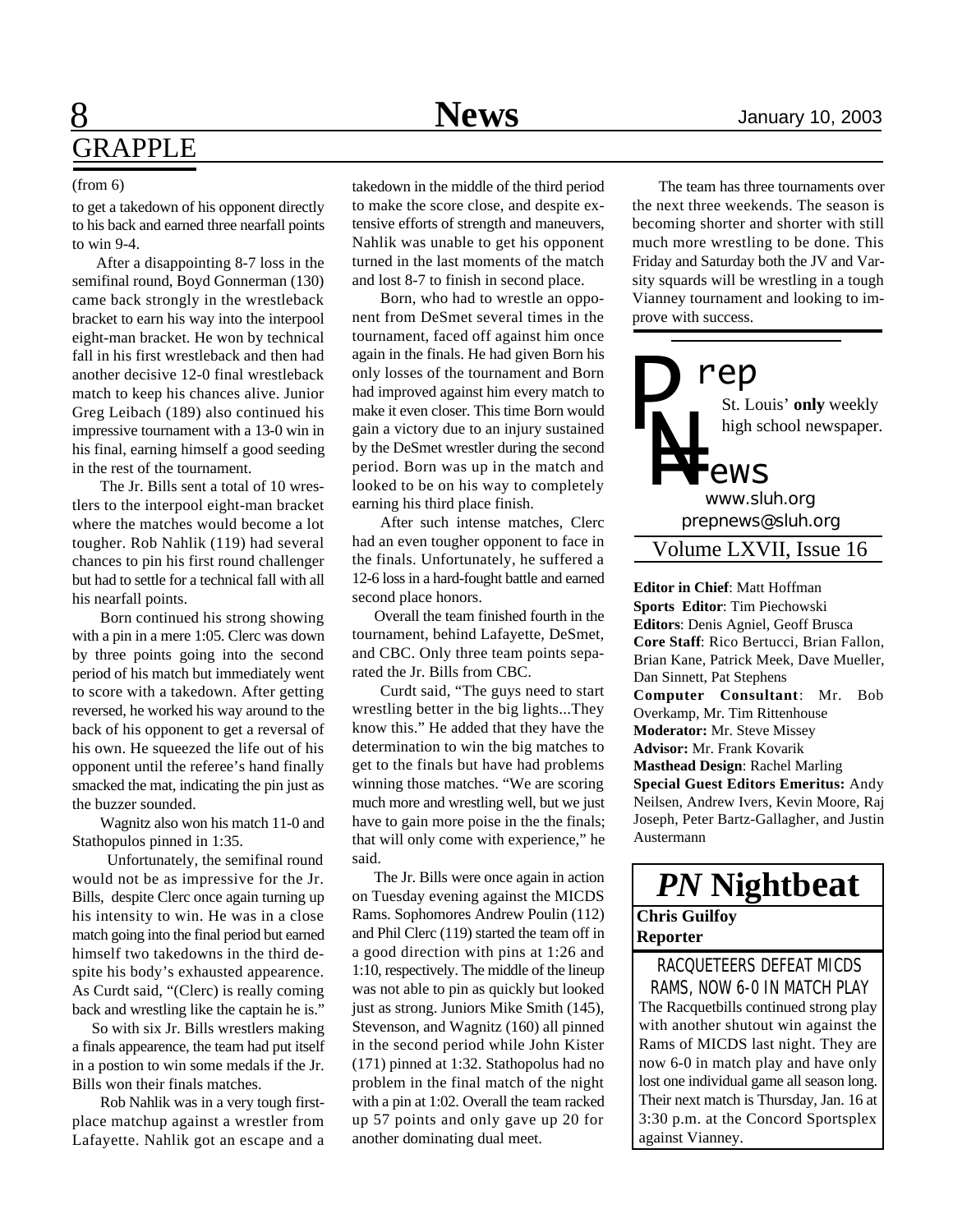### January 10, 2003 **Reature** 9 Linhares's XC Legacy: Tradition, Class, Pride **Feature**

#### **Patrick Meek Core Staff**

Twelve trips to the state championship. Nine MCC titles. Nine district championships. Seven sectional championships. One state championship.

As most sports enthusiasts know, stats never tell the whole story of a game. The same is true for the story of head cross country coach Jim Linhares, who in the past twenty years has transformed SLUH's cross country program from a bunch of runners with little or no ambition to one of the top programs in the St. Louis metro area.

Linhares began his odyssey of long distance running when he was runner at the now-closed Prep North High School. However, none of it could have happened if it were not for a challenge from a classmate.

"I came out for cross country in high school on a challenge from a kid that came from my grade school, who said, 'Hey, I thought you were so fast; why don't you run cross country?' I didn't know what cross country was at the time," said Linhares.

According to a story recounted in the 2002 Dauphin Yearbook, Linhares said, "I was standing, terrified, on a starting line at McNair Park with 300 other varsity runners. I vividly remember my coach taking off my number just minutes before the gun and pinning it on the alternate. The team won its first team trophy in school history that day without me. I was miserable about it, but in the JV race I set a freshman record and earned my way back onto the top 7. The handshake and grin from my coach when he found out was something I will never forget."

When Linhares began to figure out what cross country and long distance running were all about, he soon began to be influenced by legendary coach Ron Jorgenson, who at the time was coaching at Prep North. Jorgenson eventually lead the Prep North squad to a state title. To this day, Linhares still treasures the values Jorgenson taught him.

"He really worked us hard, but it wasn't just about the work. It was about taking pride in the tradition, and the first year I was a freshman at Prep North was the first year we won any kind of trophy at Prep North," said Linhares.

"When I arrived, Fr. Jim Goeke was in his second year as the coach. When he took the program over, it was pretty rag tag. It was a very small group of guys who were not very into it or ambitious. It was 'come as you go; come as you like.' When I came on there was a core group of six guys who were kind of focused on doing well in the season, not many off-season trainers," recalled Linhares.

Slowly but surely the program began to gain momentum, while still being influenced by Jorgenson's focus on pride. The gain can best be seen by the sheer number of runners that the program soon began to draw. By the late 1980s, Linhares was able to draw one of the largest teams in the area with roughly fifty runners.

"The first workouts that I created (in 1982), that whole couple seasons was just going back in my memory banks and trying to remember, 'What did coach Jorgenson use to do?" said Linhares.

The early1980s brought more success and continued support from the students. Rob Behm was the first State qualifer for Linhares in 1982, and in 1989, the program took a turn for the better, when Mickey Luna became the first runner in the Linhares era to gain the prestigious all-State honors.

"A guy who still holds a special place in my heart is Mickey Luna, who was all-State back before we had a program able to support a guy like that. I think he did a lot of that on heart and desire," said Linhares.

To this day Luna still attributes much of his own personal success to Linhares.

"The same values that he taught I still hold dear to myself," said Luna. "He helped you achieve personal goals no matter who you are." Luna went on to name these values as being determination, a caring personality, and competitiveness.

Two years later, Linhares had perhaps his most talented runner in Sean Lock, who ran for Linhares in his junior and senior years after playing football in his first two years at SLUH. Lock finished fourth at State in both years. Lock praised Linhares for his ability to lead a successful team.

"He is a great motivator. He made running at SLUH a positive experience by fostering camaraderie. It is a testament to Coach that he can bring out, year after year, one of the biggest programs in the state," Lock remembered.

However, as the trophies and banners began to pile up in Linhares's office, the team hit a bump that caused everyone to take a step back and re-evaluate what they were doing. That bump came in 1996 when the cross country team traveled to Jefferson City for the state cross country full of high hopes.

"That was the first year that we set the goal of winning State," said Tim Chik, '96.

Unfortunately, the team ended up finishing in last place at the state meet. "It was a very bitter pill to swallow," said Linhares. "Recovering from a day like that, after you knew you had potential and you knew you had talent, that was a low point."

Luckily the result did not get Linhares or the rest of the team down. "We ended up working through it by saying, 'That result does not define who we are,'" said Linhares.

"He taught me an important lesson in learning how to deal with failure. It was a hard lesson to learn," said Chik, who is now one of Linhares's assistants.

Three years after this disappointment, behind runners such as Ben Rosario, '99, and Murphy O'Brien, '99, the cross country team was able to capture that one elusive thing: a state championship. This honor, however, was not about just being able to claim that they were the best in the state, but something deeper for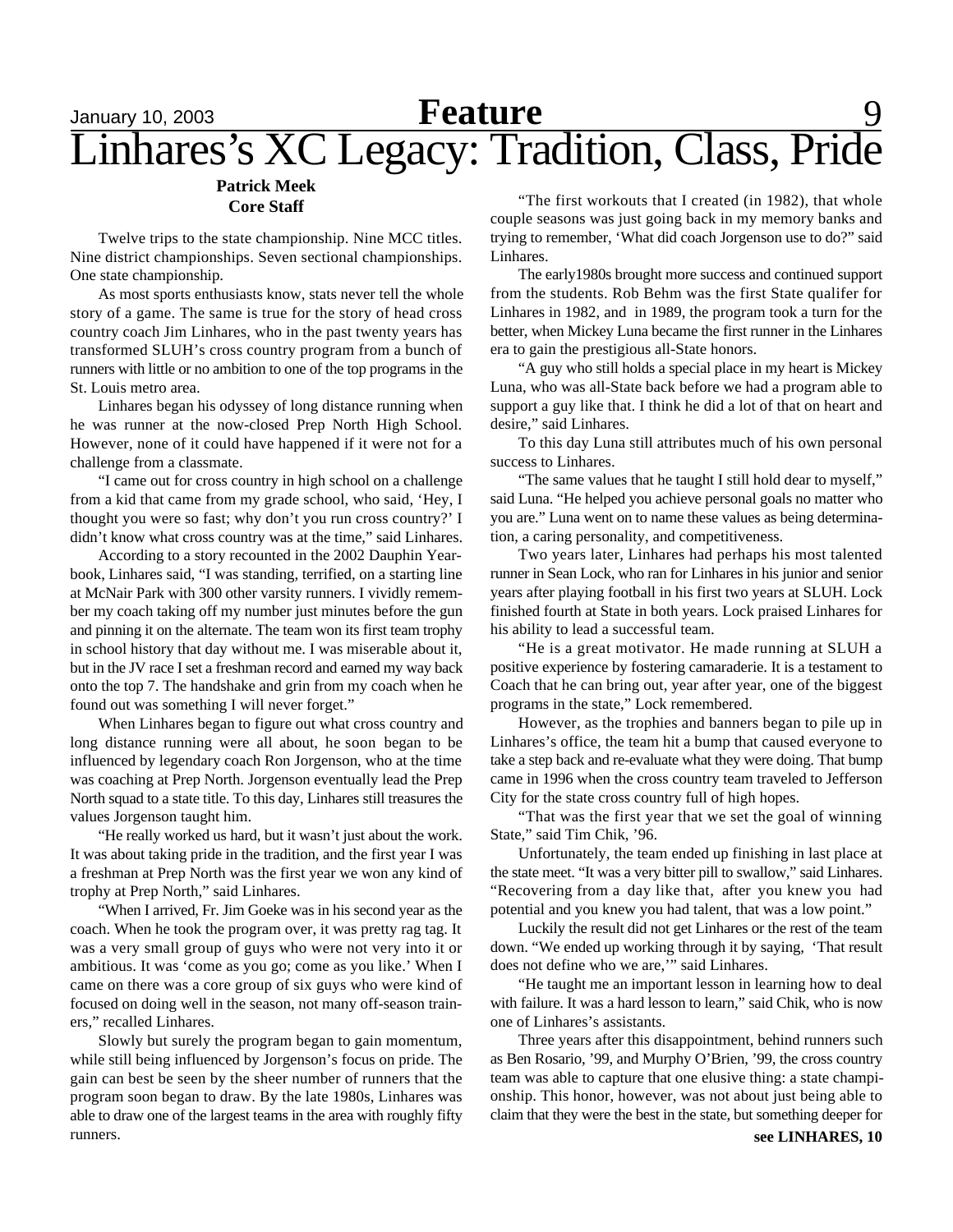### 10 January 10, 2003 **NHARES**

#### Linhares. (from 9)

"It was the symbol of all the things that guys over many, many years had done and contributed, including those guys who took sixteenth at State," said Linhares.

Chik agreed, saying, "We needed to hit rock bottom before we could go up."

Whether Linhares was leading the team in its early years or helping them through a last-place finish in State, Linhares has remained loyal to the philosophy with which he started off in 1982.

"My philosophy as a coach has a couple of hallmarks. One of them is inclusion of everyone, from the slowest to the fastest. A deep respect for the fact that you are fortunate to be able to be an athlete. Respect for your opponent. Respect for your body. An awareness of the spiritual component that is running. Trying to create a team in which there is a spirit of fun, openness, and willingness to communi-

### MAIN

#### (from 4)

long experiment, in which Jesuit novices spend time at a Jesuit institution for the second semester of a school year.

According to Main, the experiment is designed to "help me pray about (becoming a priest). If the decision (to become a priest) is that I should take the vows, that could happen mid-August."

Main said he considers teaching at SLUH "a chance to interact with people's lives...It gives (me) a chance to help peple out when they're going through a hard time."

Main arrived at school on Monday and has taken up residence with the Jesuits. He has been very impressed with SLUH so far. "I like what I've seen. I've been very welcomed...I've heard a bit about the academic standards, and that's great."

Main will be helping Dan See with his math classes and Joe Koestner with music.

Main's future with the Jesuits is still a work in progress. If his long experiment is successful, he will contine his formation as a Jesuit. Since he is from the cate with each other as far as what we are thinking and feeling," said Linhares.

Runners coached by Linhares can testify to the spiritual component Linhares mentions. As many runners have sadly found, one can train all summer long, but if he or she does not have the spirit or competitive mentality needed in long distance running, and particularly cross country, success will not come. In a unique way, Linhares attempts to tap into this resource to get the most out of his runners.

Senior Kevin Crean, who was on the most recent varsity team, said, "You need talented runners to build a strong program, but what Coach is able to do on the spiritual side of running is something that makes good runners what they are. I have thought about this a lot recently, and I don't know how Linhares does it. It is something that is hard to put your finger on. I think it might be the fact that Coach

Missouri Province, this will most likely happen at SLU, one of three training facilities for Jesuits in America. His studies will be in either philosophy or theology. Finally, if all goes well, in nine years he will be ordained as a Jesuit.

### ROBOCOP

#### (from 2)

like how student-oriented our club is," Shen said.

The St. Louis Regional will be held at the St. Charles Family Arena from March 6-8. It will feature teams from many midwestern states, including Missouri, Indiana, Kansas, North and South Dakota, and Wisconsin.

Anyone interested in joining the Robotics Club should see Shen in the Science Office or e-mail him at shen@sluh.org. The club plans to meet every day after school, usually in room 221c, and promises to be both educational and fun for anyone interested in math or science.

is one of those guys who you don't want to let down. You just don't want to let him down. It might be brainwashing, but Coach is able to do something to inspire us."

Whether one is looking at Linhares's funny little ways of communicating with runners, his intense personality, or his ability to connect with everyone on the team, Linhares's personality brings something to the table that others can not. Whatever it is, it inspires his runners so much that some have called the team a cult. If so, it is a cult in which its leader tries tirelessly to make the last place runner feel just as important as the first place runner; a coach who is able to fire up something deep within each runner just before he toes the line for a race; and a coach who feels so strongly about what he is doing that he has never considered quitting.

### VANS

(from 2)

Furthermore, the fifteen-passenger van had its rear seat removed to reduce its capacity.

Though the modification should improve safety, Zarrick noted, "It's still not an ideal vehicle."

SLUH recently traded in a used minivan and a ten-passenger van to buy a 2003 GMC Savanna. The Savanna can seat eight passengers.

"To the best of our knowledge...GMC has paid very close attention to safety," said Zarrick.

High schools and church groups have been using fifteen-passenger vans less in recent years. In fact, when Zarrick was scouting dealerships to find a van, one dealer was not willing to sell a fifteenpassenger van to the school.

Missouri state law prohibits public schools from buying larger vans. Because the school is a private Catholic institution, it is exempt from that law. Despite this immunity, Zarrick still plans on phasing out larger vans. He said, "Even though we were outside of the law, we wanted to put safety first."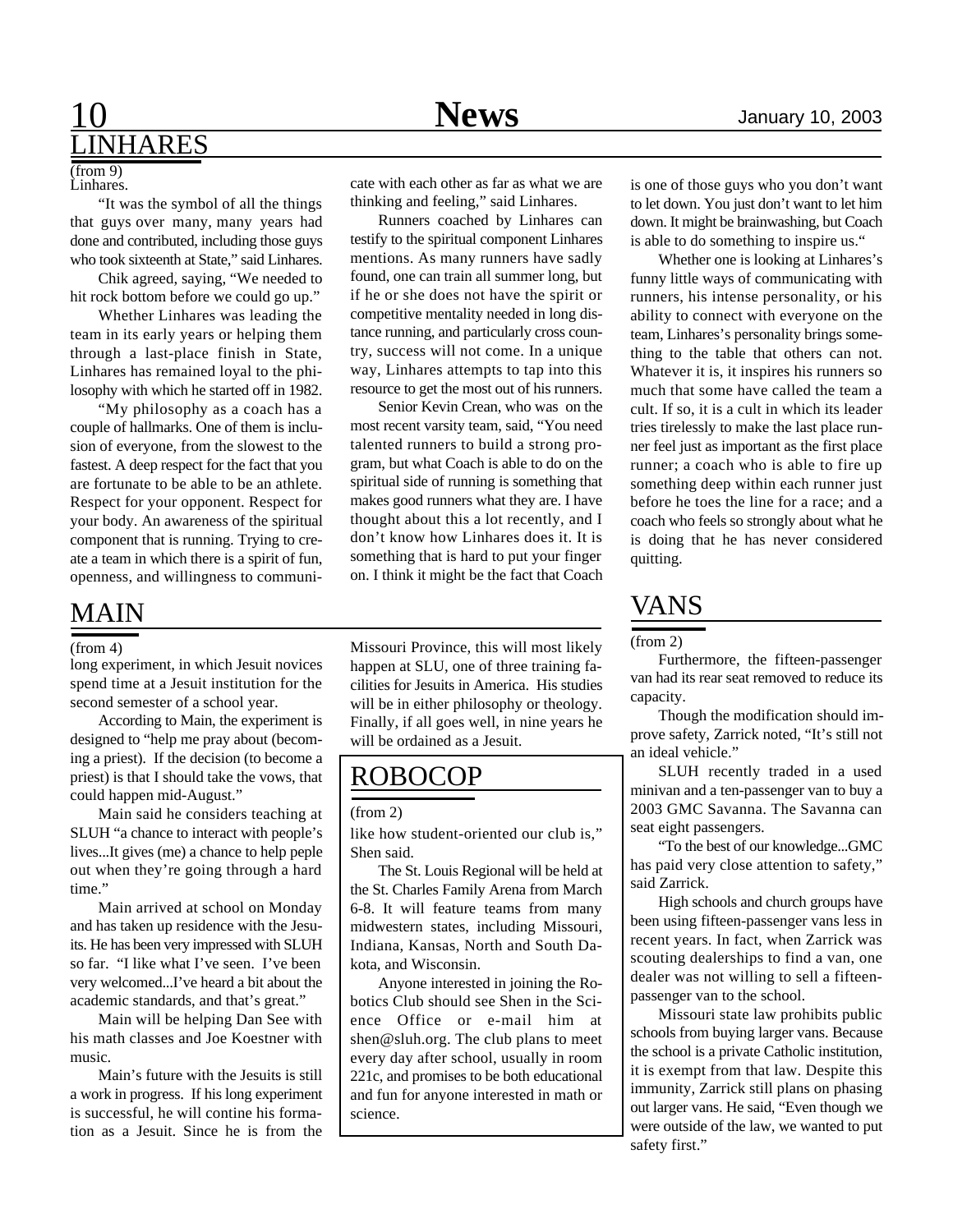### FIRE

(from 1)

and black carbon down on the students. Fire alarms accompanied the sprinklers, sending the student body and faculty outside.

Freshman Drew Deubner, one of the students involved, said, "I was playing with my friend Andy Bonner in the hallway. We were killing time by rolling a quarter around. Then Justin Vilbig came up and stopped the quarter and stuff like that. We got the quarter back from him, and I threw the quarter to Andy, and it hit the little red thing in (the sprinkler) on the ceiling."

"Apparently they were flinging quarters," said Facilities Director Patrick Zarrick, "and there's glass that holds lead (on the sprinkler) which would warm up if there was a fire, which somehow sets off the sprinklers. By shattering that glass, it made it impossible to shut off the water."

Professionals were called immediately to help clean up the water which had spread throughout the band room, into a storage room, and throughout the Fine Arts hallway.

Some had thought that there actually was a fire due to the smell in the Fine Art wing after the evacuation. Instead, the smell was of stagnant water, which has sat in the pipes since their installation in 1997.

When the maintenance staff determined that there was not a fire in the school building, the next step for administrators not involved in student evacuation was to shut off the valve of the sprinkler which had been set off.

Initially, there was some confusion about which main valve was needed to be shut off. SLUH has two main valves: one located in the boiler room behind the weight room, and the other on the mezzanine above the theater. After having tried the valve in the boiler room, theater technician Eric Elz helped direct the staff to the valve above the theater.

Some cleanup of the water was done by the maintenance staff and by Mueller, but it was deemed safer to wait for the professionals to arrive.

"At that point we were just trying to contain the water from flooding too many areas," said Zarrick.

The owner of Flood Masters, the company hired to remove the water, informed Zarrick that because of several thosand gallons of water, they would be at SLUH until 11 p.m. Thursday evening.

Floor Masters will also put a chemical into the floors called Mildecide. Because of this, band classes have been moved to another location so that they floor may dry, and the Mildecide will prevent any mold or bacteria from growing.

Because the sprinkler lines are all connected, all of the water from the third floor down has to drain out of the system. An estimated 6,000 gallons was drained yesterday afternoon. Zarrick estimated that the water ran out of the sprinklers for a time of 45 minutes.

"The actual damage, thankfully, is minimal because the tiles sit on concrete, and there's not a lot of drywall there," explained Zarrick. "Also, everyone was able to move all of the (musical) equipment before there was any more damage there."

The initial estimates for the cleanup are anywhere from \$3,000 to \$5,000. More than one inch of water will be removed from both the hallway and the band room. Luckily, not much damage was done to the Danis Lobby, Mueller's office, or the choral room. No damage was done to any of the instruments, since all of the students' instruments were already inside their lockers.

Zarrick summarized the experience as a test for how well the school is prepared for this type of situation. "I think that it was a learning experience with dealing with a facility emergency, if you will. This was a case for us to test an emergency plan where there wasn't any life-threatening issues. We're going to review communications, actions, those kinds of things, against our plans to determine what we did right and what we could have done a better job with."

There has not yet been any discussion about repercussions for the students involved, since the administration has not had the chance to discuss any of

yesterday's events.

"I don't think there was any malicious intent to empty the school," said Michalski, who thinks that this incident was merely an accident.

Dean of Students H. Eric Clark has noted that there has not been any discussion of disciplinary action due to the number of admissions interviews Thursday evening. Clark also mentioned that there will not be severe punishment, since the incident was not deliberate.

Deubner wanted to inform the students and the faculty that he is truly sorry for what he did, and that he did not mean to do anything which would eventually cause so much damage. He said, "I could sit in the hallway trying to throw a quarter at the sprinkler for 30 years, and probably wouldn't be able to hit it again. It was a freak accident."

Mueller said, "What a mess!"

### SABBATICAL

#### (from 1)

course. Because of his goals for the humanities course and interests in Western culture, Linhares plans to travel for awhile to Florence, Italy, in order to study Medieval and Renaissance art while absorbing western European culture.

Although he plans to travel to Europe, Linhares plans to spend the majority of his time in St. Louis and hopes to be able to start writing again. Having always considered himself a writer, Linhares wants to create a habit of writing routinely, and he looks forward to possibly publishing writings in theological journals and developing other creative writing projects.

Additionally, Linhares plans to attend a retreat and a Jesuit educators conference, the JSEA, during his sabbatical. At the JSEA conference, Linhares will meet with other Jesuit theology educators to discuss ideas about teaching.

Summing up his goals for the sabbatical, Linhares said, "I have taught at SLUH for about 20 years, and I still have a lot left in me. I want to take this as an opportunity to ask what kind of teacher I want to be."